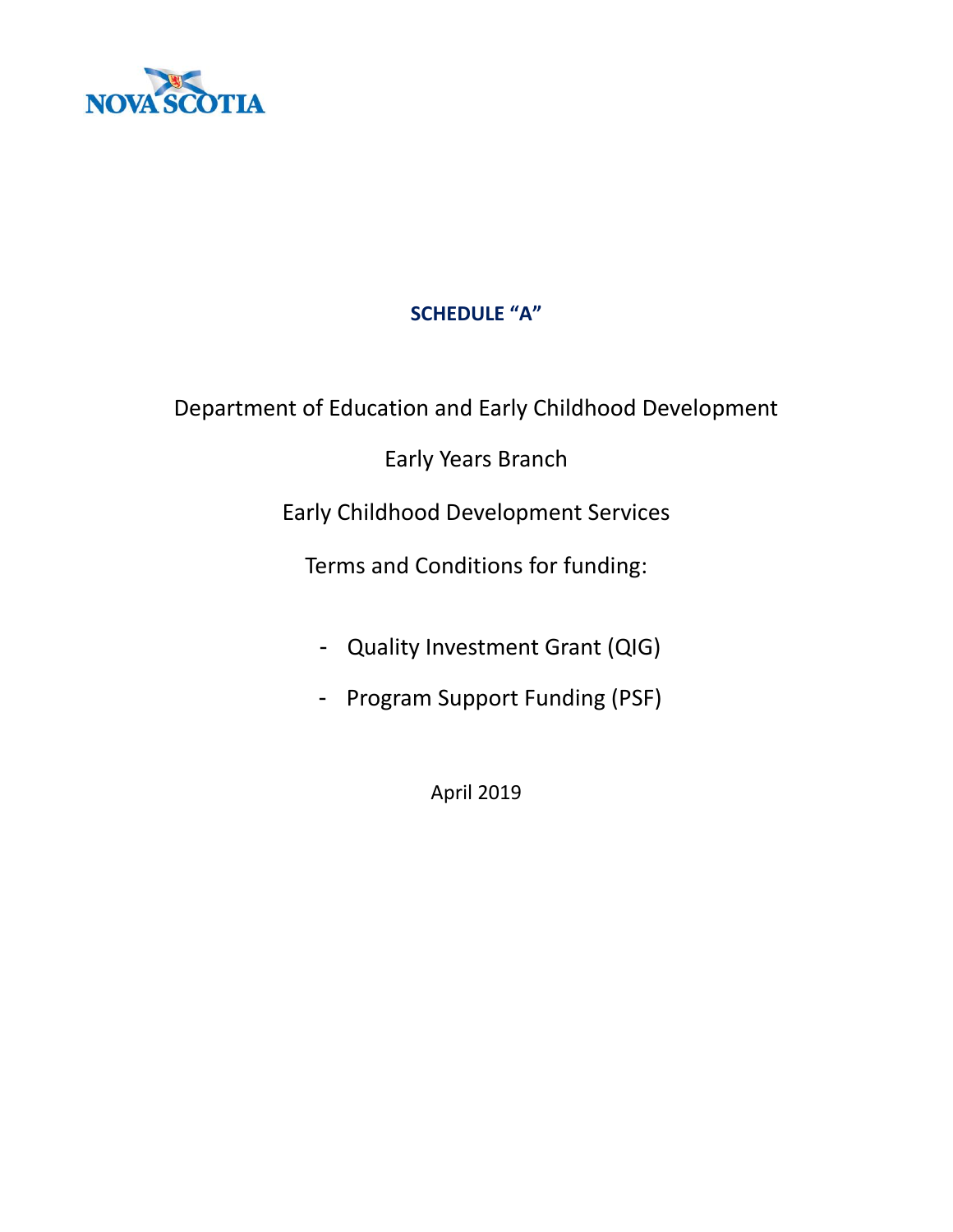# **Quality Investment Grant (QIG) and Program Support Funding (PSF)**

The QIG and PSF are available to eligible licensees of child care facilities ("licensees") to supplement wages for staff, with a focus on those who work directly with children as required for ratio under the *Day Care Act and Regulations*. This funding must be used primarily to ensure that trained staff (Level 1, 2, 3 and School Age Classification) required to meet the staff-to-children ratios, earn at least the wage floor established by the Department of Education and Early Childhood Development (EECD).

# **1.** *Eligibility*

## **To be eligible for the Quality Investment Grant (QIG), Licensees must either:**

A. Have received the QIG from April 2018 to March 2019

# **OR**

Have received notification that they have been approved under *Strategic Growth*

## **and must meet all of the following criteria:**

- B. Have a valid day care license
- C. Be identified as "Active" with the Registry of Joint Stocks
- D. Not be subject to a Canada Revenue Agency (CRA) requirement to pay
- E. Be participating in Quality Matters (QM) and have signed a Quality Matters Letter of Agreement.

### **The following criteria are required for past recipients of grant funding provided by EECD:**

- F. All licensee who were issued grant funding by EECD in previous years that was not used in accordance with the grant terms and is due to be returned to EECD, must have returned or have entered into an agreement to return the unused amounts;
- G. All licensees who received QIG funding in 2018-19 must have submitted a Quality Matters Self-assessment summary and Quality Improvement Plan (QIP) in 2018-19.
- H. All licensees who received QIG funding in 2017-18 and/or 2018-19 must have submitted an Annual Report for those years, as applicable.

### **To be eligible for the Program Support Fund, Licensees must:**

A. Have received PSF from April 2018 to March 2019;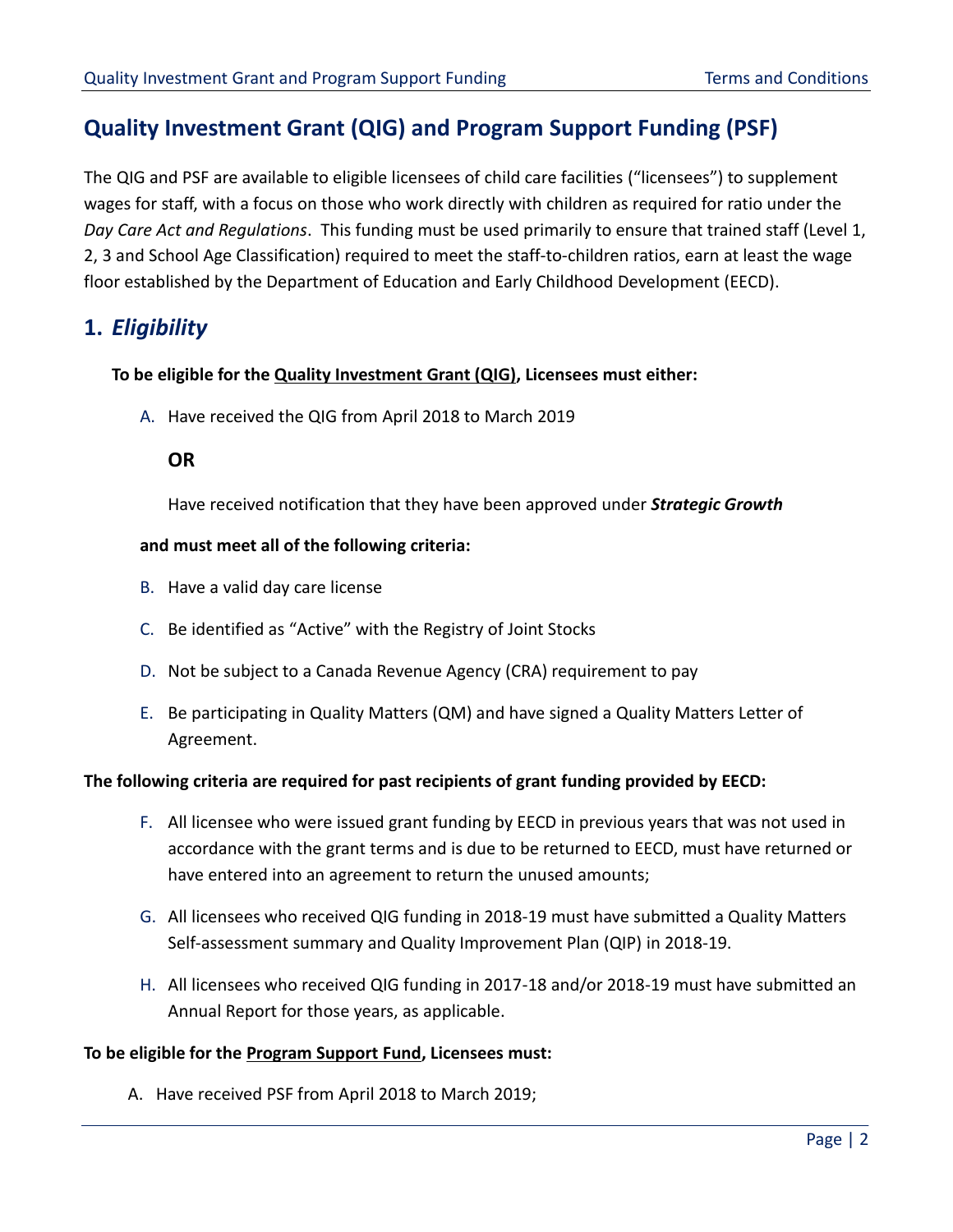B. Meet the requirements set out in Clauses B-H above (as applicable).

# **2.** *Terms and Conditions*

These Terms and Conditions set out the responsibilities of licensees with respect to implementation, accountability and reporting requirements for the QIG and PSF.

### **Licensees must:**

- **Pay the wage floor as determined by EECD**
	- Licensees must continue to provide the Base Wage for all staff and must use QIG & PSF funding to meet or exceed the wage floor for trained staff required to meet the ratios staff-to-children ratios set out in the *Day Care Regulations*.
	- Licensees must use QIG and PSF funding to pay trained staff required for ratio at least the minimum wage floor established by EECD as follows:

| <b>Classification</b> | Level 1   | Level 2   | School Age Approval | Level 3   |
|-----------------------|-----------|-----------|---------------------|-----------|
| Wage floor (min.)     | \$15/hour | \$17/hour | \$17/hour           | \$19/hour |

- The QIG and PSF must first be used to ensure that trained staff required to meet the required ratios earn at least the wage floor. Furthermore, if any provincial grant funding was paid to trained staff hired prior to December 31, 2017 who are *not needed for ratio*, the wages of those staff **cannot be decreased** during the term of the Agreement. Once these priorities are met, any remaining funding must be used to support wages in any of the following areas:
	- 1) Untrained/entry level staff who are required to meet the ratio
	- 2) Any additional trained staff not required to meet the ratio
	- 3) Substitute staff and summer students
	- 4) To implement a wage scale to recognize staff experience
- Funding must be distributed as part of staff's regular earnings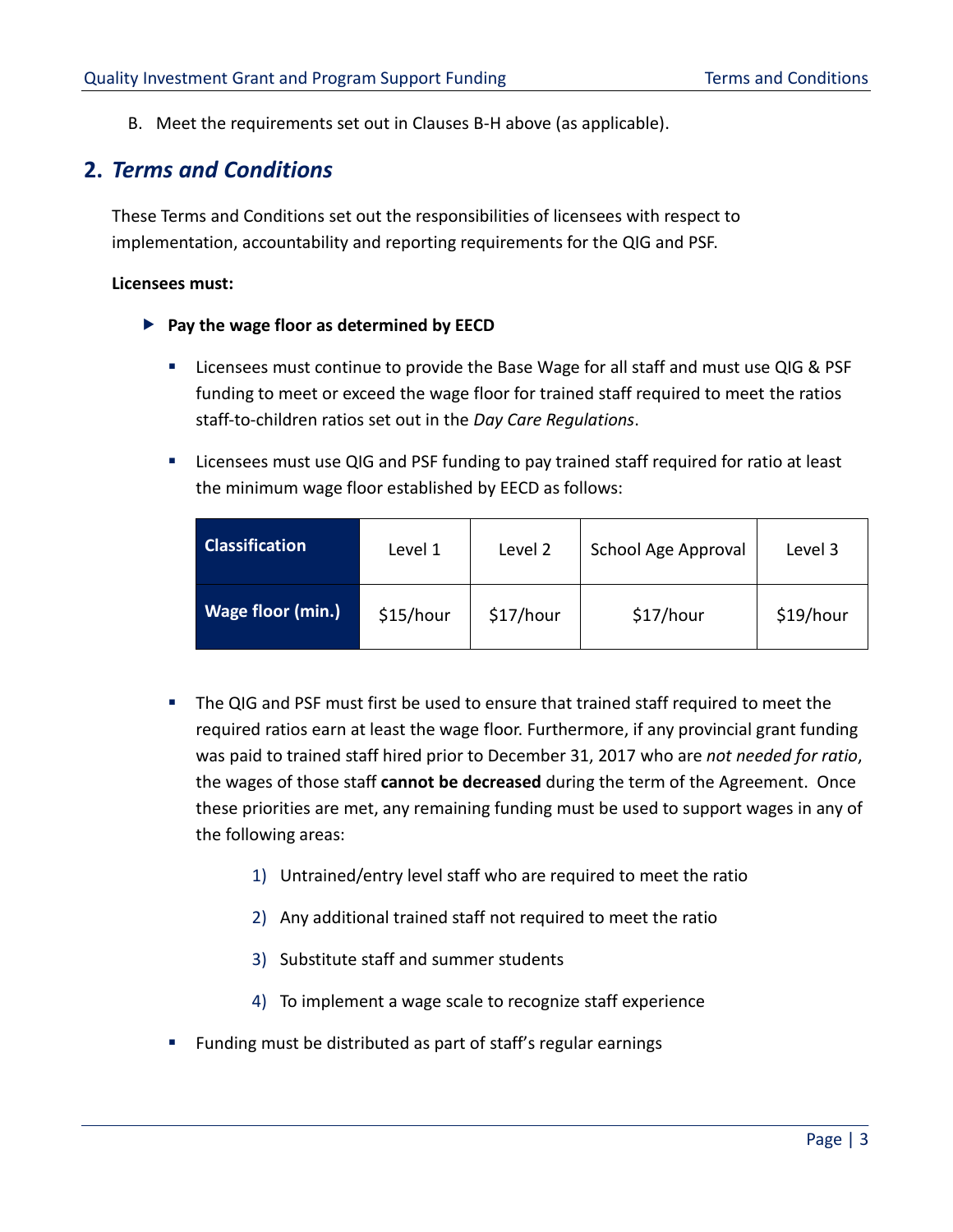- Licensees must implement the wage floor for trained staff required for ratio within three months of the date of the staff member's hiring for regular full-time employment.
- Licensees must pay all staff required for ratio for the hours worked by the staff during the operating days for which the facility receives funding.
- **EXEC** Summer students and occasional substitutes are not required to be paid the wage floor but licensees may utilize the funding to pay summer students and occasional substitutes any amount greater than the base wage.

# **Use of uncommitted funding**

- For greater clarity, once QIG funds (and PSF, as applicable) have been allocated to wages for:
	- 1) trained staff required for ratio, and
	- 2) maintenance of wage levels for all staff whose wages were increased through 2016-17 provincial funding,

any uncommitted funds must be used for:

- 1) increasing wages for additional staff, and
- 2) paying for professional development opportunities
- **■** When all the above requirements have been met, licensees may use remaining QIG and PSF funding to assist in the payment of the operational costs of the facility.
- **Participate in Quality Matters** 
	- Licensees receiving QIG funding must participate, in accordance with Appendix "A", in the **Quality Matters (QM) Program**. This province-wide assessment program will be used to ensure a direct link between program quality and a facility's eligibility for provincial funding.
	- Licensees must submit an annual Quality Improvement Plan (QIP) as part of QIG reporting process for each year of the Agreement term.
	- The plan must be submitted on the date prescribed by EECD.

**Note**: New centres approved for Strategic Growth funding will be required to fall within the Quality Matters timelines for reporting and submission of their QIP as per **Appendix "A" attached**.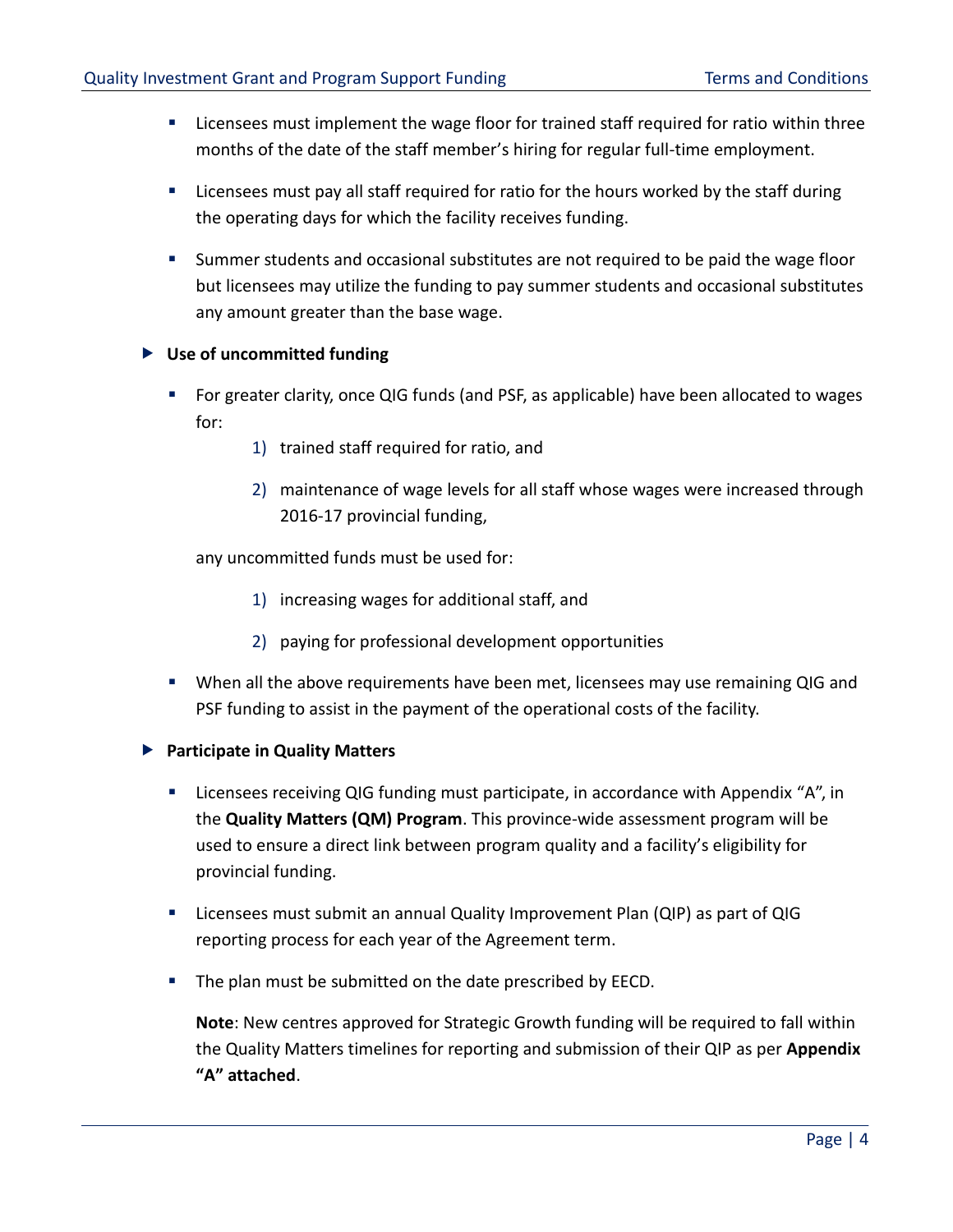- **Receive a Rating and show a commitment to continuous quality improvement**
	- All centres participating in Quality Matters will be rated annually. The rating reflects performance in the Compliance and Accountability components of Quality Matters.
	- **•** The Licensee's ratings will be used in assessing program quality and ongoing grant eligibility for the 2020-21 grant funding.
	- All centres also must show a commitment to **Continuous Quality Improvement (CQI)**.

The following indicators will be used to determine a centre's commitment to CQI:

-The licensee supports staff to engage in training and professional development opportunities

-The licensee completes the program quality self-assessment, implements the QIP and demonstrates a commitment to the CQI process

## **Maintain parent fees**

- **■** During the term of this agreement, Licensees may only raise their parent fees once every 12 months on the anniversary date of their last parent fee increase.
- Licensees must not raise their parent fees by more than 3% if their current fees are within 10% of the average daily parent fee for their region based on chart "A" below and as updated by EECD from time to time.
- Licensees that charge 10% or more than the regional average must limit annual parent fee increases to no more than 1%.
- Licensees can round their parent fees to the nearest \$0.05.
- The charts below, setting out the Average Daily Parent Fees by region, may be unilaterally amended by EECD to reflect annually updated information.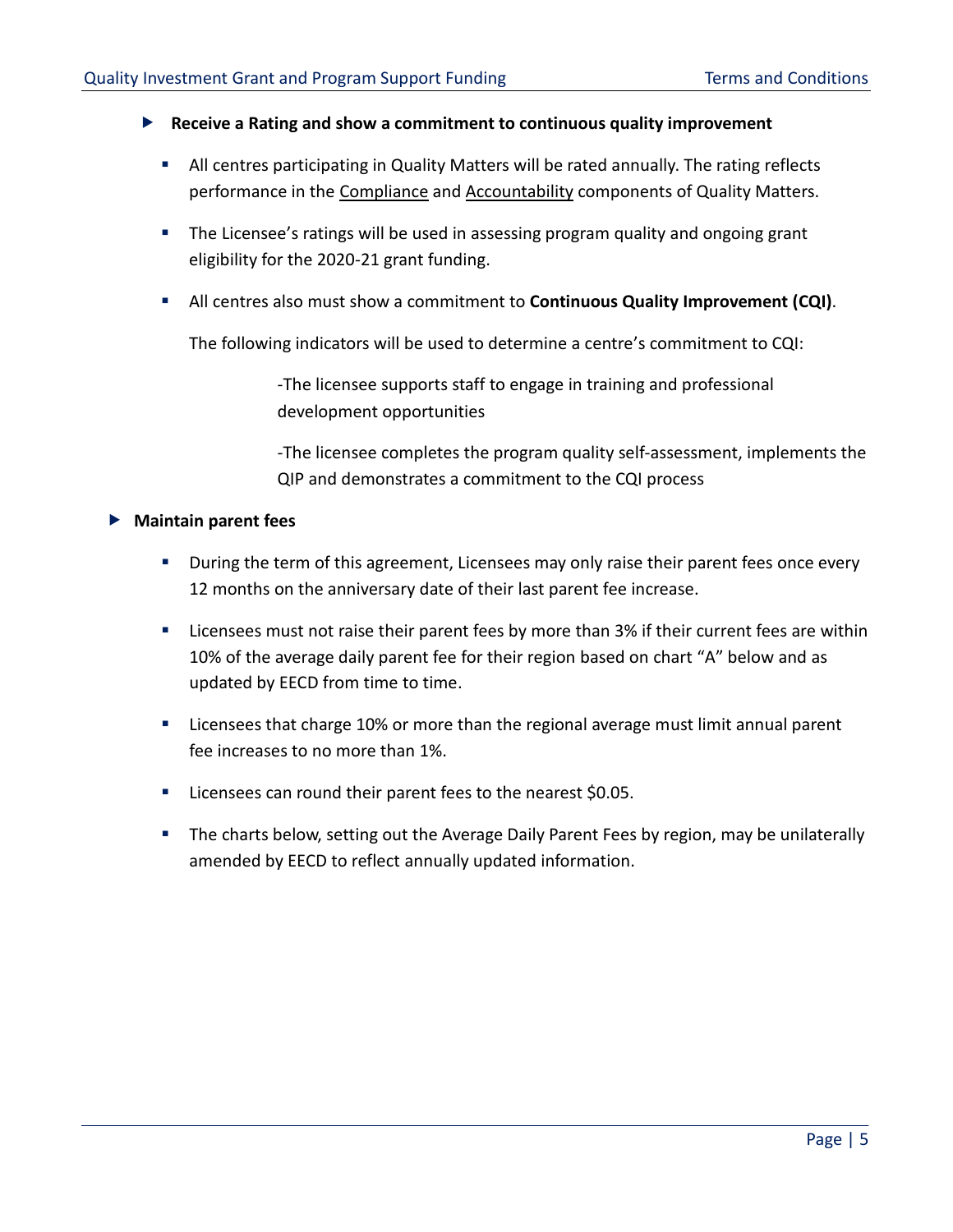# **Chart "A": Average Daily Parent Fees by Region (rounded)**

\*Data collected from September 2018

| Region   | Infant<br>(Full Day) | <b>Toddler</b><br>(Full Day) | Preschool<br>(Full Day) |
|----------|----------------------|------------------------------|-------------------------|
| Central  | \$44.00              | \$38.00                      | \$38.00                 |
| Eastern  | \$41.00              | \$32.00                      | \$32.00                 |
| Northern | \$38.00              | \$34.00                      | \$33.00                 |
| Western  | \$34.00              | \$32.00                      | \$31.00                 |

# **Chart "B": Part-day and School Age Averages by Region (rounded)**

\*For informational purposes only

| Region          | Part Day<br>Preschool | School Age<br>(1 unit) | School Age<br>(2 units) | School Age<br>(3 Units) | School Age<br>(PD/Storm/Summer<br>/March Break) |
|-----------------|-----------------------|------------------------|-------------------------|-------------------------|-------------------------------------------------|
| Central         | \$17.00               | \$12.00                | \$21.00                 | \$26.00                 | \$31.00                                         |
| Eastern         | \$19.00               | \$10.00                | \$17.00                 | \$27.00                 | \$29.00                                         |
| <b>Northern</b> | \$12.00               | \$14.00                | \$17.00                 | \$27.00                 | \$30.00                                         |
| Western         | \$13.00               | \$11.00                | \$21.00                 | \$30.00                 | \$31.00                                         |

- School-age and part-day programs can only increase parent fees by a maximum of 3%
- Licensees must give families at least 2 months advance written notice of any proposed parent fee increase.
- Licensees may ask EECD for approval for an exceptional parent fee increase. A request must include details and rationale in the form and manner required by EECD.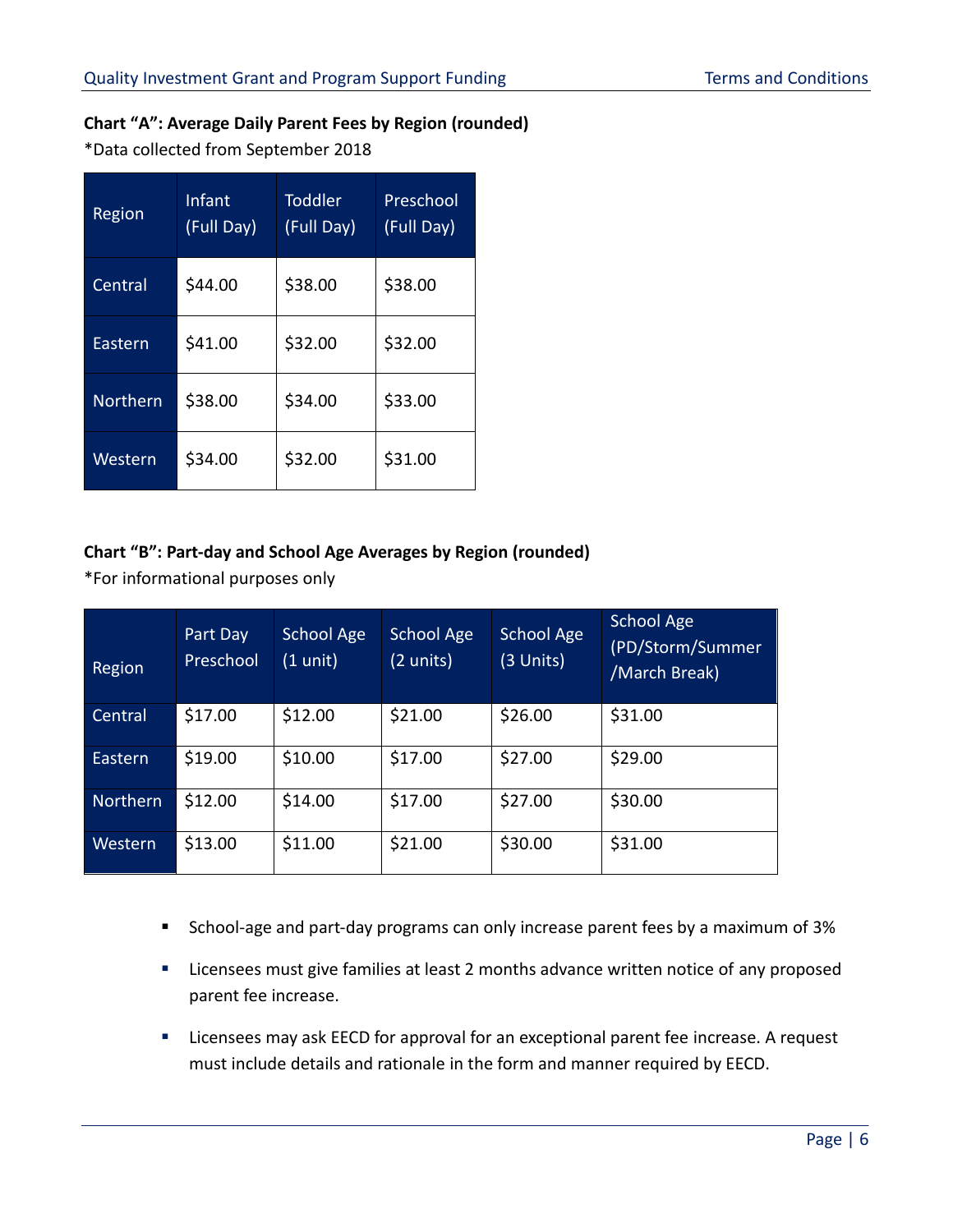Licensees that increase Parent fees beyond the established caps within a 12-month period without EECD approval for an exceptional parent fee will have their grant funding suspended. The licensee must reduce parent fees within the established limits by the next quarterly reporting period for funding to be reinstated.

## **Participate in the Financial Monitoring process**

- Licensees must participate in the Financial Monitor process, described in Appendix "**B".** EECD will use the process to ensure accountability for the funding and to confirm that Licensees are meeting the Terms and Conditions of the Agreement.
- **EECD may adjust funding or take any other allowable action pursuant to the Agreement if** the results of the Financial Monitor indicate that the staffing, enrollment, or other required information are not reported accurately.

# **3.** *Reporting Process*

# **Quarterly Reports**

- The QIG Reporting Form must be completed and submitted electronically by the required deadline each quarter, which will be communicated to Licensees by EECD. This must include appropriate sign-off and all required information.
- EECD will review the QIG Reporting form to confirm that the Licensee continues to meet the basic eligibility requirements and has submitted all required information. Licensees will be advised by their ECDC if their report requires revision and resubmission to correct inaccurate or incomplete information.
- Licensees must keep a copy of the application and supporting documentation for the centre records.

# **Consequences for late, incomplete or inaccurate reports**

- Late, incomplete, or inaccurate quarterly reports may result in delayed payments to the licensee or the suspension of payments. Payments will only be processed on the first business day of each month.
- Late, incomplete, or inaccurate quarterly reports and annual reports will impact your rating for the Accountability component of QM as described in more detail in Appendix A.
- **■** If EECD determines that funding to a Licensee must be altered, cancelled or suspended due to unsatisfactory performance in Quality Matters, EECD will provide the licensee with written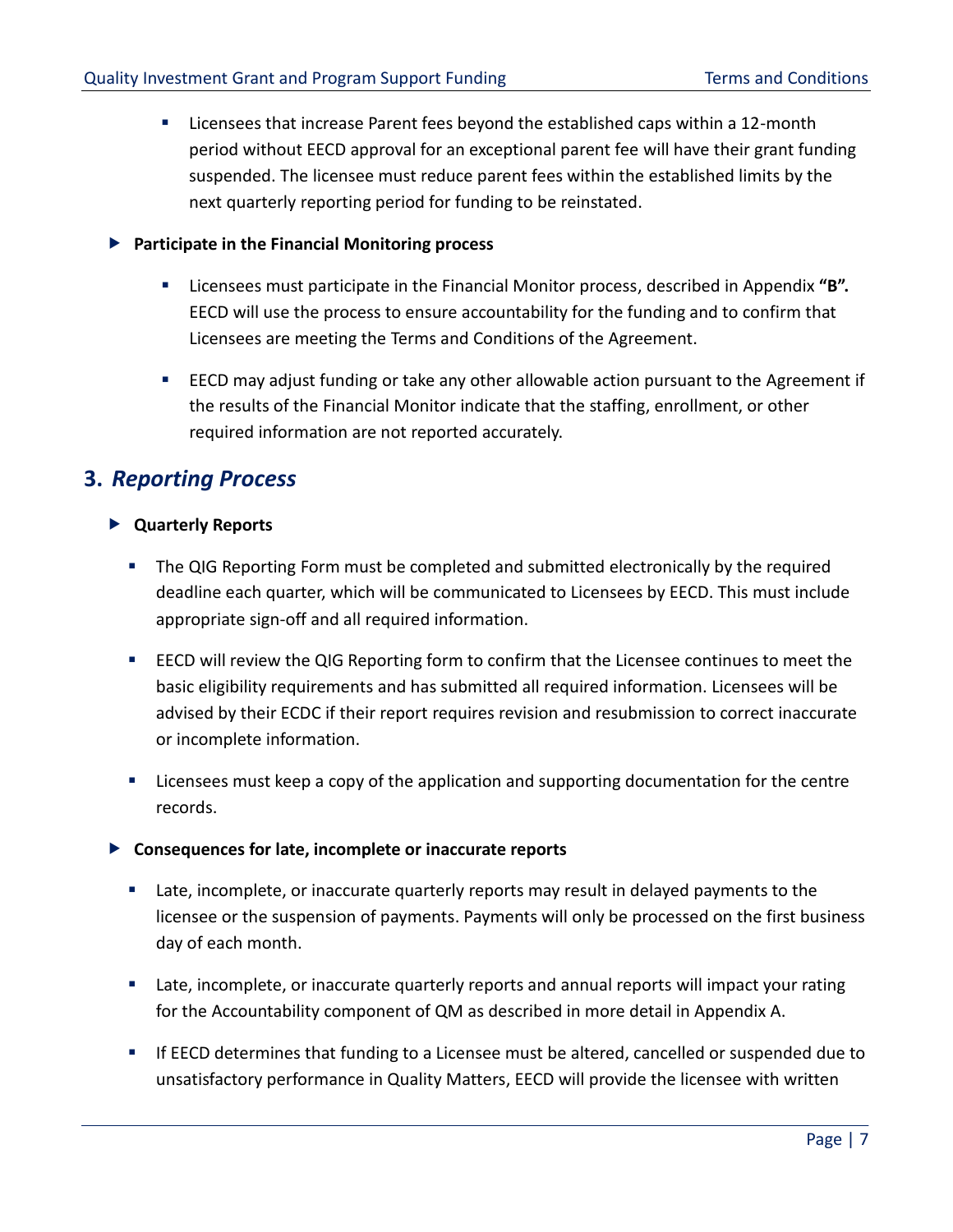notice in accordance with the Agreement. Licensees must advise families and staff of any cancellation of funding.

■ Licensees should contact their ECDC for information or if they have any questions.

# **4.** *Funding*

- The QIG will be calculated to provide Licensees with additional funding to assist them in their ability to operate the centre at full licensed capacity. EECD will review centre enrollment twice per year and if enrollment does not meet or exceed 80% of full licensed capacity the Licensee will be required to submit a plan to EECD demonstrating how they will maximize enrollment.
- QIG funding that is paid on the basis that a centre operating at full capacity may be reviewed annually and adjusted if Licensees do not maintain an 80% enrollment threshold throughout each year.

# **Quality Investment Grant (QIG) funding calculation**

The following formula will be used:

# **(Required # of trained staff + balancing to full capacity) × (per diem amount) × (projected # of operating days for funding period) × (program type) = QIG quarterly funding amount**

# **Required number of trained staff**

The required number of trained employees is determined by reported average daily enrollment and ratios as submitted on the quarterly reporting form. The number of staff with the highest classification, regardless of whether they are required for ratio, will be used for this calculation.

# **Balancing to full capacity (if applicable)**

Licensees receive funding based on the approved Licensed Capacity for each age group at the centre as of June 2016.

If a Licensee's average daily enrollment for each age group is less than its approved full Licensed Capacity, and if the Licensee does not have enough staff to meet the ratios required for full capacity, EECD will add an additional Untrained per diem amount(s) to fund additional staff to meet the required ratio for the centre to operate at full capacity for each age group. If the Licensee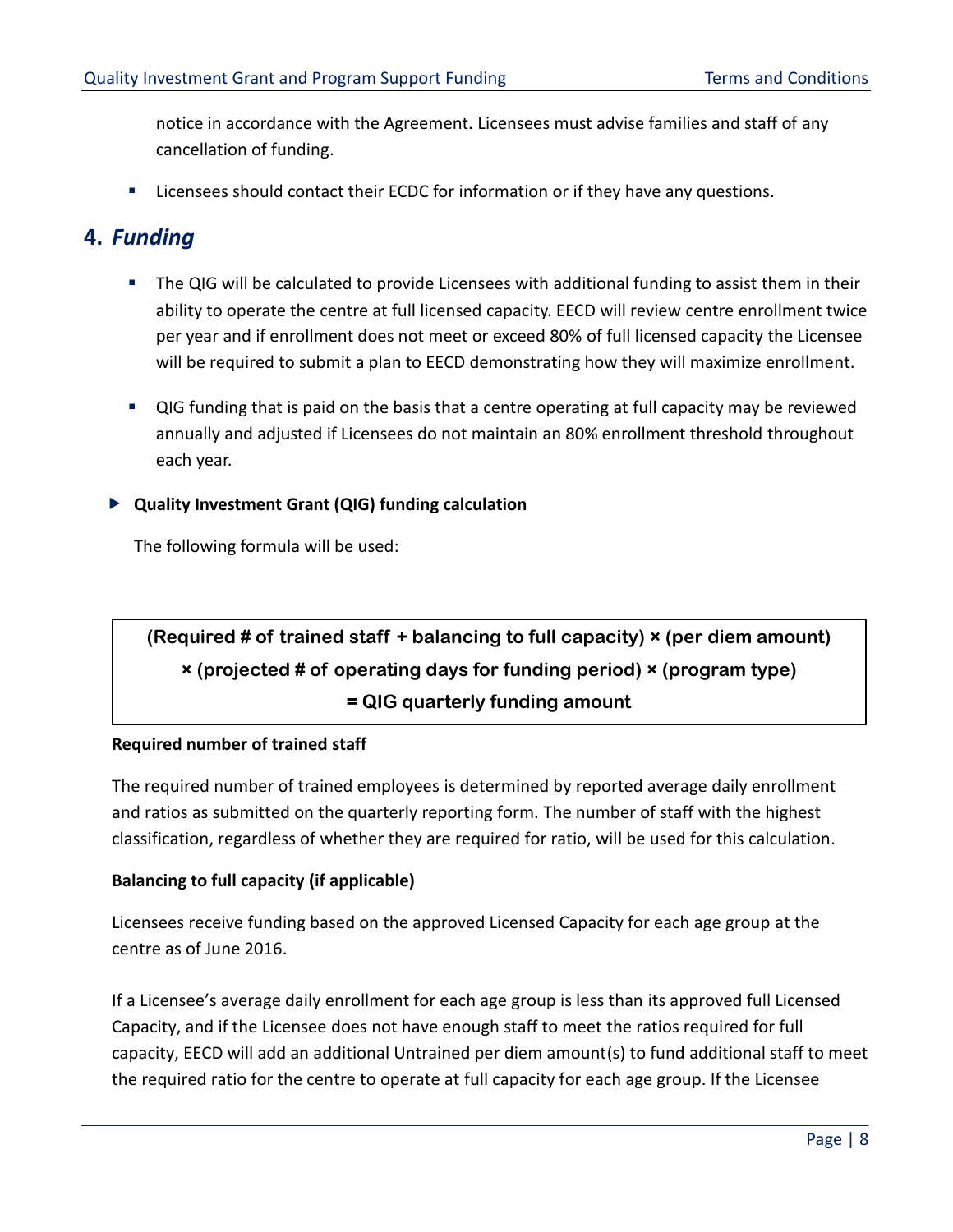employs additional staff (not required for ratio) who are a higher classification than Untrained, the additional funding will be provided at the level of the higher classification.

## **Per diem amounts**

| <b>Classification</b> | Untrained | <b>Entry Level</b> | Level 1 | Level 2/ School Age | Level 3 |
|-----------------------|-----------|--------------------|---------|---------------------|---------|
| Per diem              | \$24.00   | \$26.00            | \$36.00 | \$44.00             | \$48.00 |

# **Number of annual operating days**

QIG funding is provided for the days that a centre is open each fiscal year, including storm days and statutory holidays. Additionally, QIG funding will be provided if a centre, in consultation with their ECDC, has a scheduled professional development opportunity for staff and needs to close to families.

# **Program type**

Full Day license: multiply the number of operating days by 1.0

Part Day license: multiply the number of operating days by 0.5

**QIG calculation notes**: Grant calculations will be determined by the information included in the QIG quarterly report submission with the exception that the centre's licensed capacity as of June 2016 will be used as the total capacity. Licensees that have increased their licensed capacity since June 2016 will not receive funding for those additional spaces.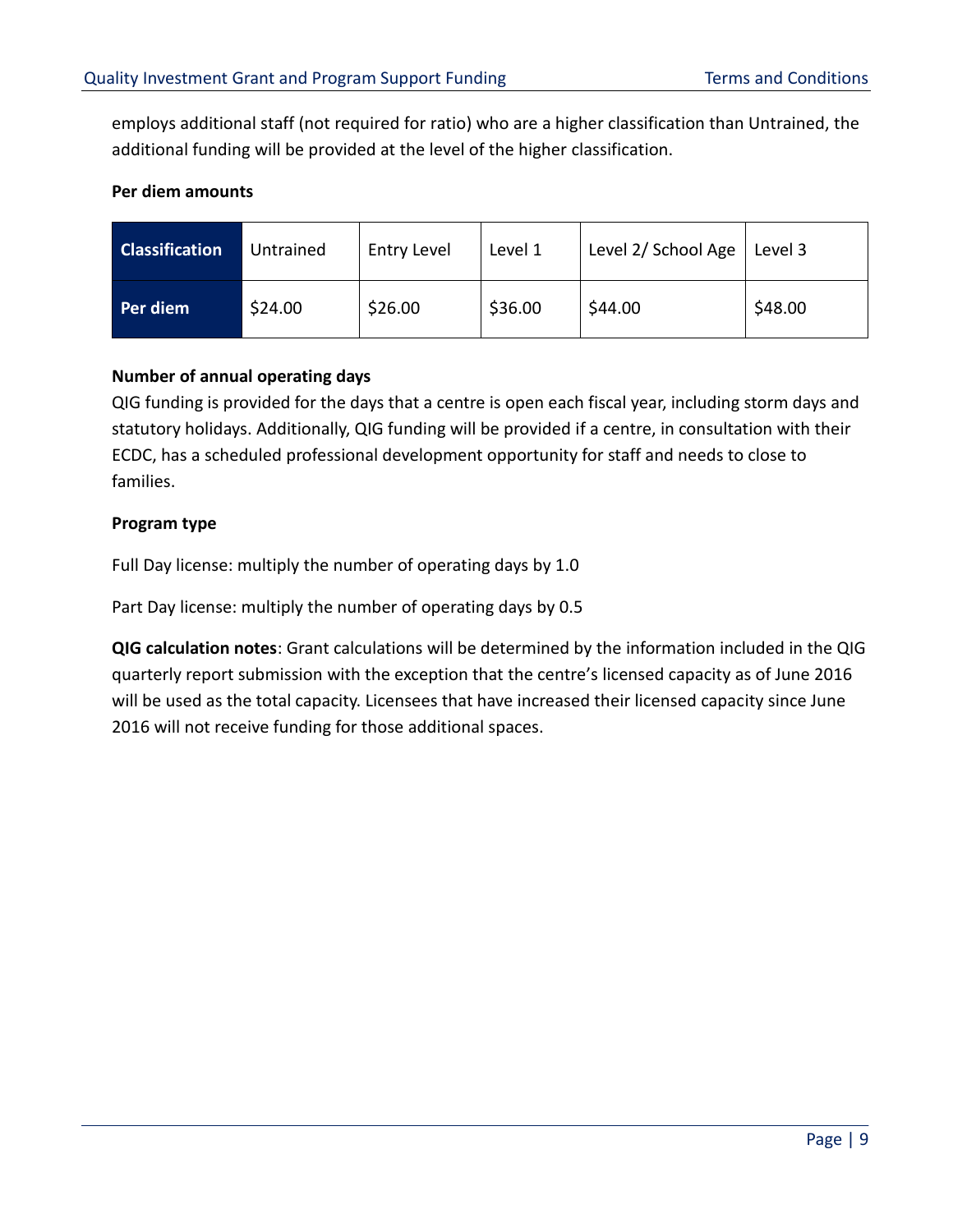## **Example A**:

*A child care centre at full capacity with an average daily enrollment of 82 children:* 

*Requires:*

• *11 staff: 10 infants: 3 staff; 18 toddlers: 3 staff; 24 Preschoolers: 3 staff; 30 school age: 2 staff*

*Actually employs:*

• *15 staff, including a trained director and support staff positions (12 have a Classification level, 3 are untrained)*

*In this example, the licensee will receive the per diem rate for the 11 most highly qualified staff who are regular, full-time employees at the centre regardless of the position they hold.* 

## **Example B:**

The **same** *child care centre above but not at full capacity with an average daily enrollment of*  **66** *children:*

*Requires:*

• *8 staff: 8 infants: 2 staff; 12 toddlers: 2 staff; 16 Preschoolers: 2 staff; 30 school age: 2 staff*

# *Actually employs:*

• *15 staff, including a trained director. (12 have a Classification level, 3 are untrained)*

*In this example, even though only 8 staff are required for ratio, the licensee will receive the per diem rate for the 11 most highly qualified staff who are regular, full-time employees at the centre regardless of the position they hold. If the licensee did not employ any additional staff in this example, EECD would provide an additional Untrained per diem amount for the three staff needed if the centre was operating at full capacity*

# **Program Support Funding (PSF) Calculation**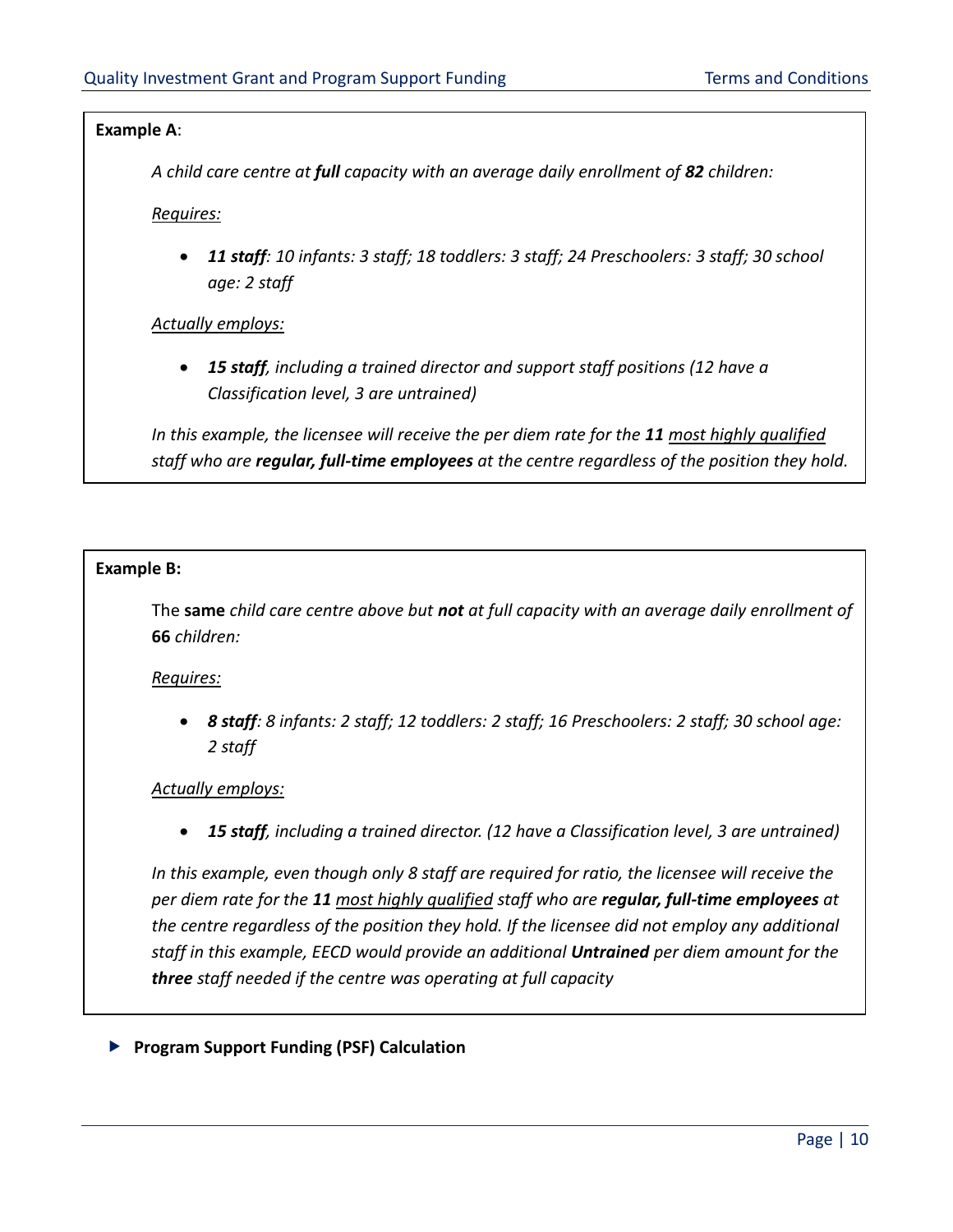Only Licensees that received PSF in a previous fiscal year are eligible to receive PSF in the next fiscal year. The funding will be assessed annually to determine future eligibility on the following basis:

If the annualized QIG based on the Licensee's first quarter reporting plus the prior year PSF is **less** than the annualized ECEG+WSF+3% calculation from 2017/18 the Licensee is eligible to receive PSF at the same level previously funded.

If the annualized QIG based on Q1 reporting plus the prior year PSF is **more** than the annualized ECEG+WSF+3% calculation from 2017/18 but the difference is not more than the prior year PSF, the Licensee is eligible to receive PSF at their prior year amount less the difference (rounded to 100).

# **Adjustments to calculations**

- **■** If there are changes in staffing complements between quarters, QIG funding adjustments will be made at the beginning of the next quarter.
- **E** Adjustments to funding amounts may be made quarterly with the QIG quarterly report submission only.
- **E** Retroactive funding will NOT be provided to the licensees when staffing levels change during the quarter

# **Notification**

EECD will notify licensees by email of the amount of quarterly QIG & PSF funding (if applicable) they are eligible to receive for that quarter

# **How funding is provided**

Funding will be disbursed quarterly to eligible licensees via Electronic Funds Transfer (EFT), beginning on the first business day of each quarter (January, April, July, October).

Licensees that do not have EFT must make alternate arrangements with their ECDC for an alternate payment method.

# **5.** *Accountability/Reports*

# **Licensees must:**

- Report annually on how all the QIG and PSF has been used.
- Complete all required quarterly reporting using the electronic Quarterly Report Form template provided by EECD.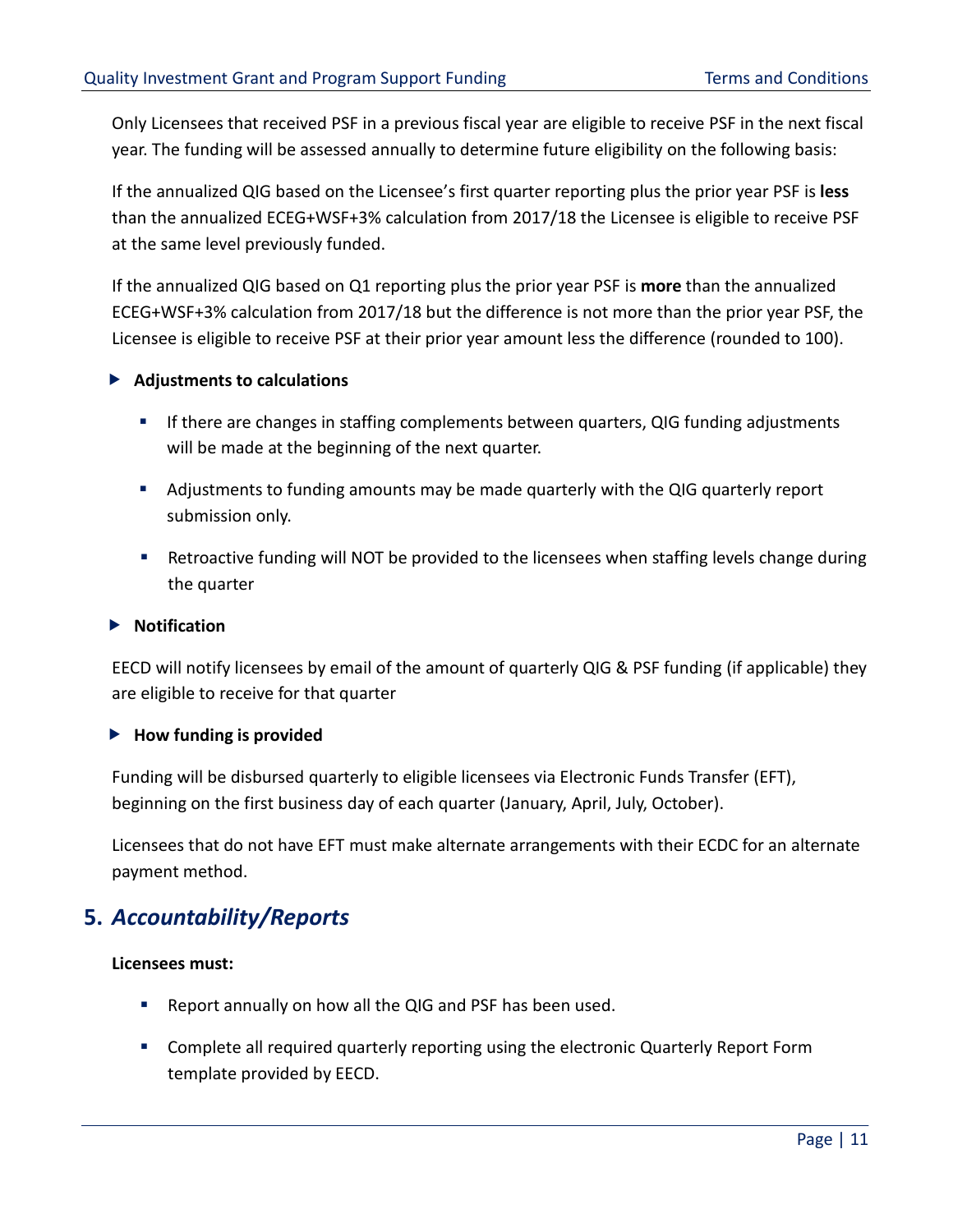- Submit Quarterly Reports by the due date. Licensees are at risk of QIG and PSF funding being held, suspended or terminated if the quarterly report is not submitted on time.
- Post the QIG and PSF Quarterly Funding Notification in a highly visible location in the centre;
- Provide grant funding information to their staff, by way of:
	- A cheque insert, paystub or notification indicating the portion of their wages that is provided by this funding
	- Access to a copy of the QIG & PSF Terms and Conditions

## **Recovery of funds**

If EECD discovers that a licensee has operated for fewer days than reported during the time frame for which QIG and PSF funding was provided, and/or has failed to distribute QIG & PSF funds in accordance with these Terms and Conditions, EECD will review the grant and may take steps to recover an amount equal to the payments that were overpaid or not used in accordance with these Terms and Conditions.

The funds may be recovered either from any future entitlements under EECD grant programs or through any other legal means available to the Minister.

**Failure to report on funding as required, or failure to comply with any of the Terms and Conditions of the grant may result in cancellation, adjustment, or suspension of the QIG & PSF.**

# **6.** *Changes to QIG Funding*

**Change of Owner of a Facility in receipt of funding**

When a child care centre is sold, the licensee and the buyer must contact EECD. Licenses and funding are not transferable and will terminate when the existing licensee ceases to own or operate the centre.

If the licensee is a limited company or a society and the majority of directors change within the term of the Agreement, the licensee must provide EECD with information on all new directors and confirm in writing that all new Directors have been provided with information respecting the Funding Agreement between EECD and the Licensee.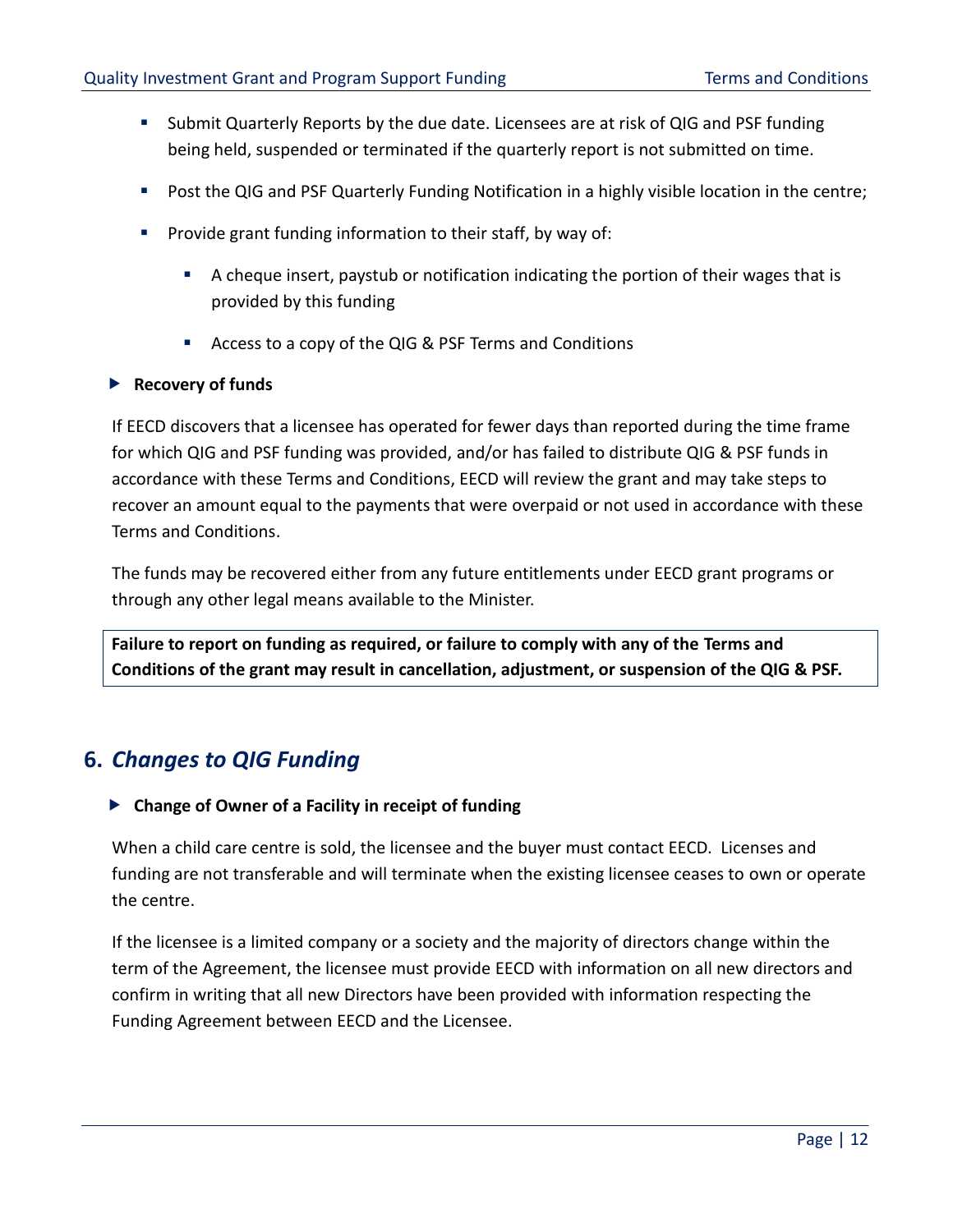# **Appendix "A" – Definitions**

For purposes of the **QIG and PSF**, the following definitions apply:

**"Annual Report"** means an annual submission of required information from the licensee to the Department of Education and Early Childhood Development.

"**Average Daily Enrollment" –** means the number of paid spaces for the day.

**"Base wage**" means the wage the licensee pays staff prior to entering into the Funding Agreement.

**"Centre"** and "child care centre" means a centre which provides full-day or part-day licensed day care.

**"Direct care"** means working directly with children in a child care centre.

**"Director"** means the chief administrative officer, owner, executive director, manager, and/or administrator who work on site, full or part time, at the centre.

**"EECD"** means the Department of Education and Early Childhood Development (EECD).

**"Fiscal year"** means the provincial government business year which runs for the twelve months from April  $1^{st}$  of any given year until March  $31^{st}$  of the following year.

**"Funding Agreement"** means a legal document which outlines responsibilities and accountability of Licensees and the Minister of the Department of Education and Early Childhood Development.

**"Funding Period"** means the three month period of time or quarter for which the funding is being paid. (eg.: April – June, July – September, October – December, January – March)

**"Hours worked"** means the annual number of regular hours worked providing direct care by the trained ECE or Director.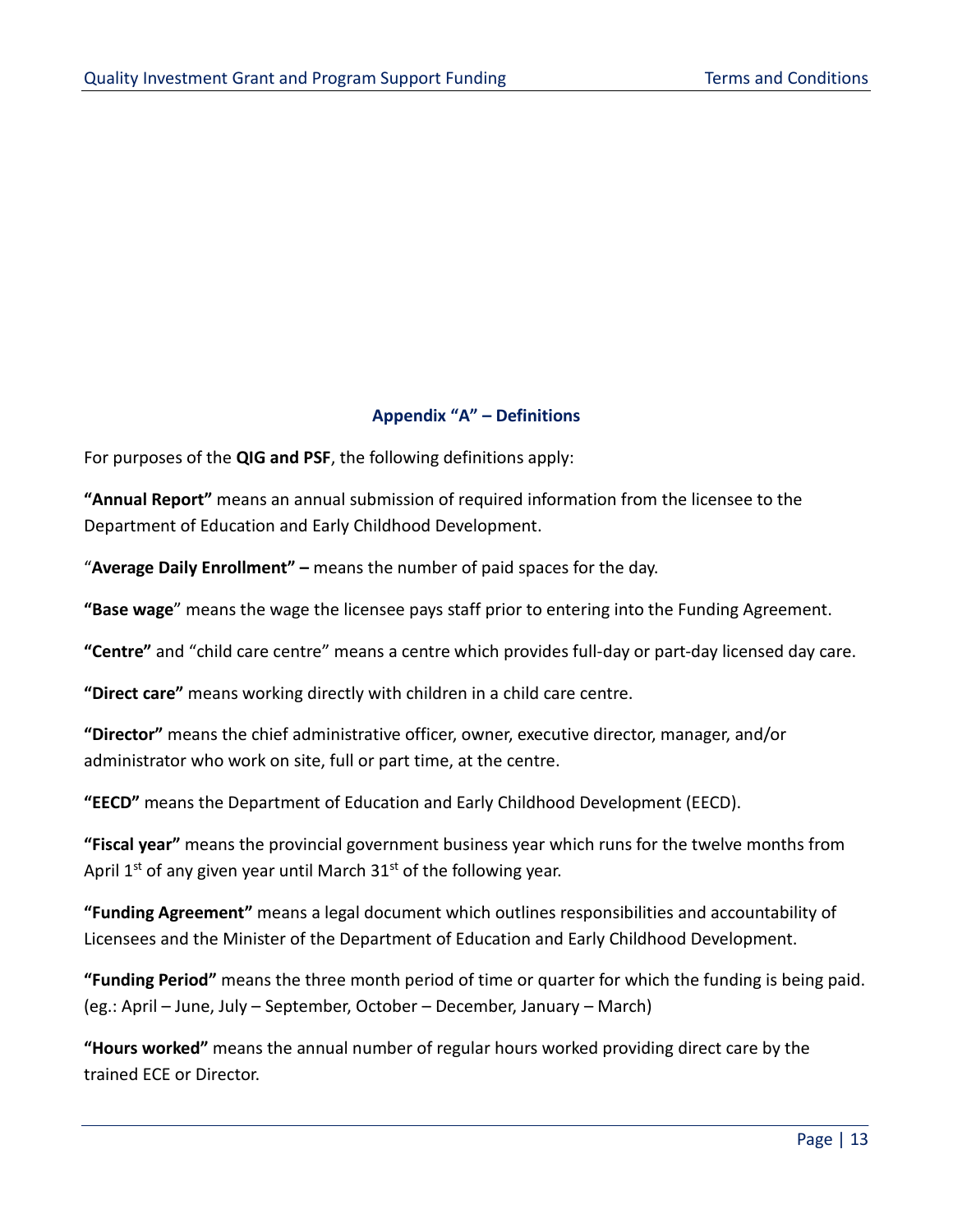**"Inexperienced staff"** means staff who have worked for an employer for less than three months and have less than three months total experience with the kind of work they have been hired to do.

**"Level 1 classification"** means a classification issued by the Minister under subsection 37 (2); Day Care Regulations.

**"Level 2 classification"** means a classification issued by the Minister under subsection 37 (3); Day Care Regulations.

**"Level 3 classification"** means a classification issued by the Minister under subsection 37(4); Day Care Regulations.

"**Minister**" means the Minister of Education and Early Childhood Development.

**"Licensee"** means the individual, partnership, group, company, or Board of Directors in whose name a license to operate a day care centre under the Day Care Act has been issued.

"**Operating Days"** mean the number of days the centre is open (including statutory holidays and Professional Development day(s) the centre may not be open to families).

**"Operating Expense"** means expenses related to running the program such as food, supplies, utilities for example. It does not include capital expense.

**"Professional Development Opportunities"** means training such as courses, workshops, or mentoring. It does not include mandatory training (First Aid, CPR, Orientation, and Food Handlers). It also does not include training covered for individual staff under other grants from the Early Years Branch.

**"Program Type"** means a part-day or full-day program.

**"Quarterly Payments"** means payments are processed on the 1st business day of the month (April, July, October and January).

**"Ratio Staff"** means the number of child care staff required to meet the staff-to-children ratios that are set out in Section 34 of the *Day Care Regulations*.

**"Trained Staff"** means Early Childhood Educator with Level 1, 2,3 or School Age Classification

**"School-age training approval"** means the staff training approved by the Minister under subsection 37(5) Day Care Regulations.

**"Staffing Levels"** means the required number of ECE's for ratio and their current classification levels at each reporting period.